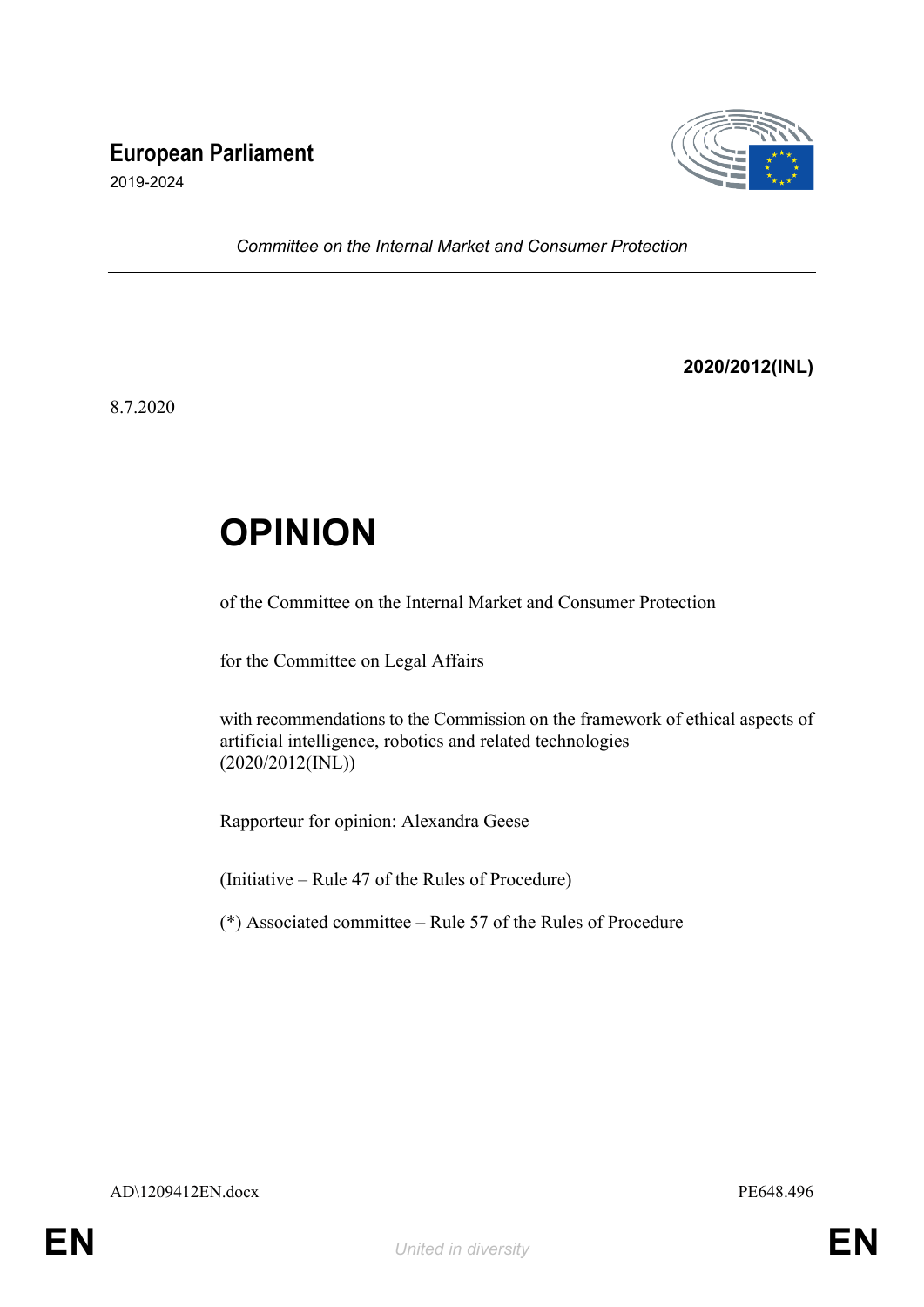PA\_INL

**EN**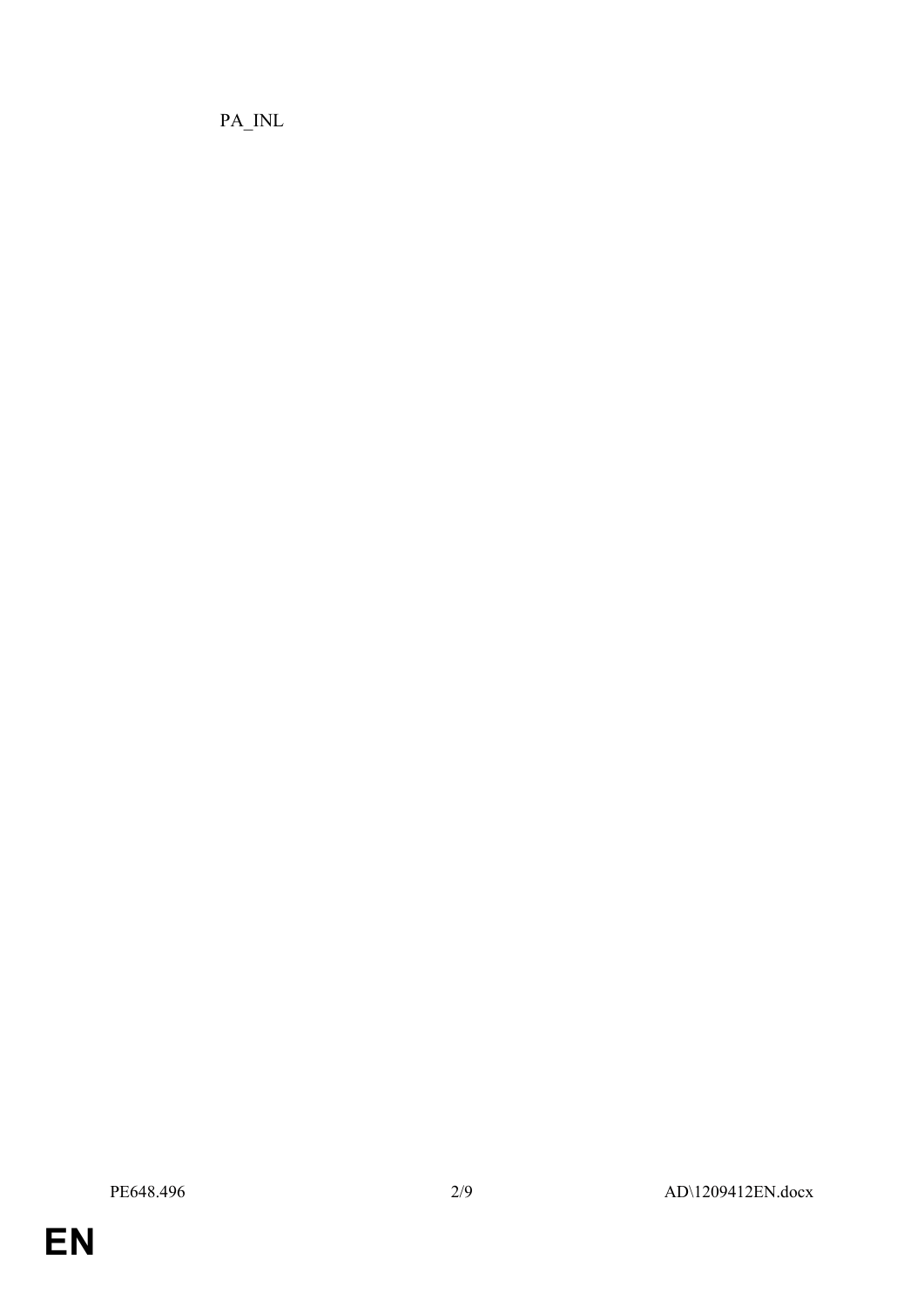## **SUGGESTIONS**

The Committee on the Internal Market and Consumer Protection calls on the Committee on Legal Affairs, as the committee responsible:

- to incorporate the following suggestions into its motion for a resolution:
- A. Whereas ethical guidance, such as the principles adopted by the High-Level Expert Group on Artificial Intelligence, provides a good starting point, but is not enough to ensure that businesses act fairly and guarantee effective consumer protection;

#### *Scope*

- 1. Underlines the importance of an EU regulatory framework focusing on the ethical aspects of artificial intelligence (AI), robotics and related technologies being applicable where consumers within the Union are users of, subject to, targeted by, or directed towards an algorithmic system, irrespective of the place of establishment of the entities that develop, sell or employ the system; furthermore, believes that, in the interest of legal certainty, the rules set out should apply to all developers and across the value chain, namely the development, deployment and use of the relevant technologies and their components, and should guarantee a high level of consumer protection; reiterates the importance of Union values as referred to in the Treaties regarding the importance of the protection of personal data and of explicit, informed consent and proposes that those rules take into account the lessons drawn from the implementation of Regulation (EU) 2016/679<sup>1</sup> (GDPR), which is considered a global benchmark; considers that a legal representative, established in in the Union, to whom requests could be addressed, in order, for example, to allow for consumer redress, is important for the enforcement of a future EU regulatory framework;
- 2. Notes that the EU regulatory framework should apply to algorithmic systems, including the fields of AI, the internet of things, machine learning, rule-based systems, automated and assisted decision-making processes and robotics; further notes that standardised icons could be developed to help explain such systems to consumers whenever those systems are characterised by complexity or are enabled to make decisions that impact the lives of consumers significantly;
- 3. Stresses that the EU regulatory framework must have a human-centric approach and lead to the development of systems which incorporate European ethical values by design; considers that an EU regulatory framework that focuses on Union values as referred to in the Treaties would represent added value providing Europe with a unique competitive advantage and would make a significant contribution to the well-being and prosperity of Union citizens and businesses, as well as boost the internal market; underlines that an ethical framework for AI also represents added value as regards promoting innovation on the internal market;

<sup>1</sup> Regulation (EU) 2016/679 of the European Parliament and of the Council of 27 April 2016 on the protection of natural persons with regard to the processing of personal data and on the free movement of such data, and repealing Directive 95/46/EC (General Data Protection Regulation) (OJ L 119, 4.5.2016, p. 1).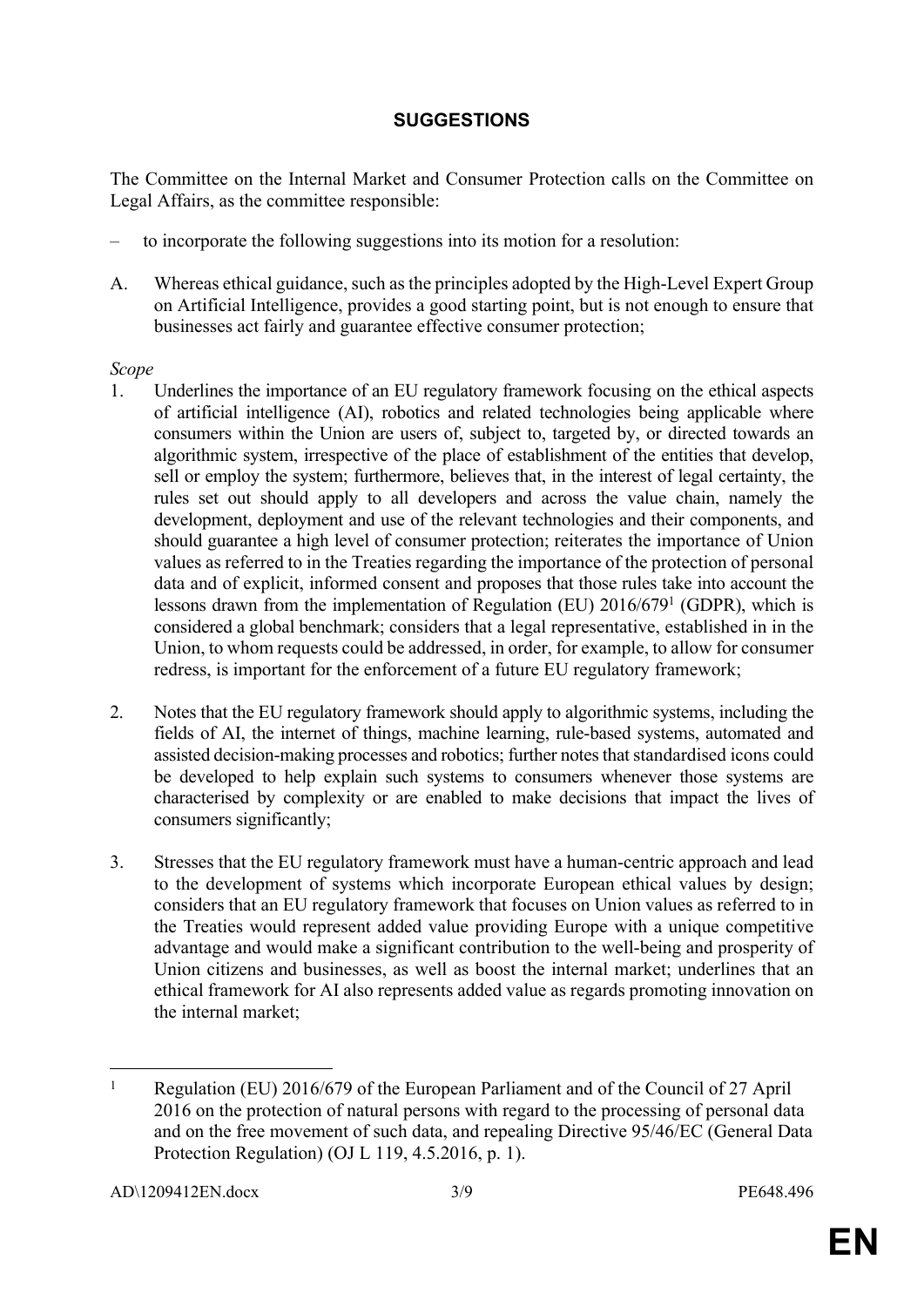- 4. Points out that the legislative framework introduced by Decision No 768/2008/EC<sup>2</sup> provides for a harmonised list of obligations for producers, importers and distributors, encourages the use of standards and provides for several levels of control depending on the dangerousness of the product; considers that that framework should also apply to AI embedded products;
- 5. Stresses that any future regulation should follow a differentiated risk-based approach to enable the development and deployment of secure and trustworthy systems, with clear criteria and indicators, followed by an impartial legal assessment based on the potential harm or breaches of rights of the individual, as well as for the whole of society, taking into account the specific context of use of the algorithmic system; stresses that legal obligations and certification requirements should gradually increase with the identified risk level; highlights that in the lowest risk category there should be no additional legal obligations; notes that algorithmic systems that may harm an individual, or cause potential breaches of an individual's rights, or impact an individual's access to public benefits shall not be deemed to be in the lowest risk category; notes that the risk-based approach should follow clear and transparent rules providing enough legal certainty whilst being future-proof; calls for a uniform implementation of the system of risk classification and related legal obligations to ensure a level-playing field among the Member States and to prevent a fragmentation of the internal market; stresses that the risk assessment of a specific system must be subject to regular re-evaluation;
- 6. Recalls that the Commission should examine the existing EU legal framework and its application, including the consumer law *acquis*, product liability legislation, product safety legislation and market surveillance legislation, in order to identify legal gaps, as well as existing regulatory obligations; considers that this is necessary in order to ascertain whether the existing EU legal framework is able to respond to the emergence of AI, robotics and related technologies and whether it is able to ensure a high level of consumer protection;

#### *Data Management*

7. Underlines the importance of an EU ethical and regulatory framework including in particular provisions requiring high quality data to train algorithmic systems in relation to the purpose of their use; in that regard, highlights the necessity of ensuring the representativeness of the training data used and, where possible, the de-biasing of data sets, as well as of data and aggregation standards in order to improve the output of algorithmic systems and boost consumer trust and acceptance; stresses that those data sets should be auditable by the competent authorities whenever called upon to ensure their conformity with the previously referenced principles;

#### *Consumer protection: transparency and explainability of algorithms*

8. Underlines that consumer trust is essential for the development and implementation of AI, robotics and related technologies which can carry inherent risks when they are based on opaque algorithms and biased data sets; believes that consumers should have the right to be

<sup>2</sup> Decision No 768/2008/EC of the European Parliament and of the Council of 9 July 2008 on a common framework for the marketing of products, and repealing Council Decision 93/465/EEC (OJ L 218, 13.8.2008, p. 82)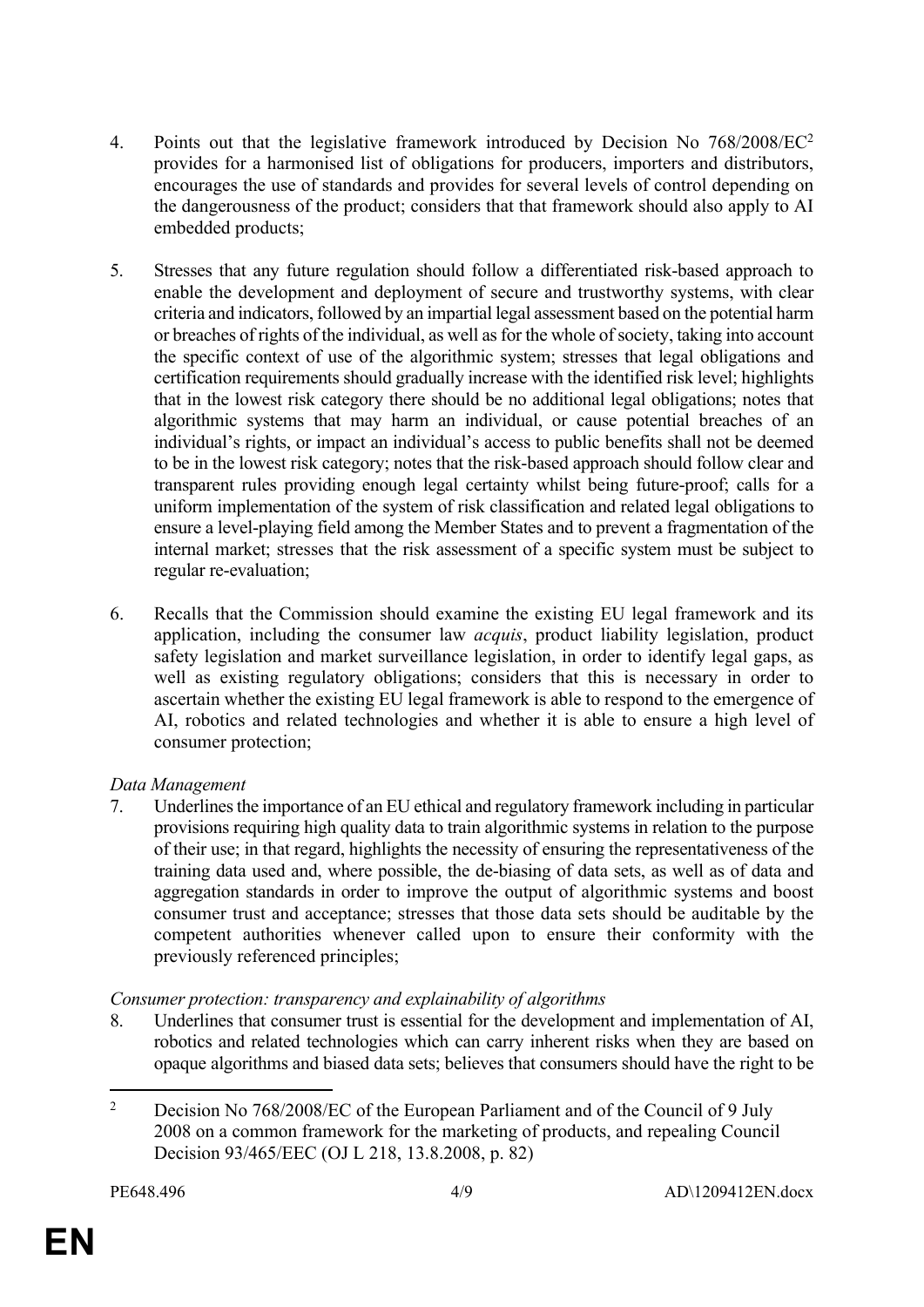adequately informed in an understandable, timely, standardised, accurate and accessible manner about the existence, reasoning, possible outcome and impacts for consumers of algorithmic systems, about how to reach a human with decision-making powers, and about how the system's decisions can be checked, meaningfully contested and corrected; recalls that humans must always be able to overrule automated decisions; believes that consumers should also be protected by the right to switch off or limit an AI system using personalisation where possible; stresses the importance of proportionality in the development of such a transparency framework to avoid creating an unnecessary burden on start-ups and small and medium enterprises (SMEs) operating in low-risk categories;

- 9. Stresses the need to effectively address the challenges created by algorithmic systems and to ensure that consumers are empowered and properly protected; underlines the need to look beyond the traditional principles of information and disclosure on which the consumer *acquis* has been built, as stronger consumer rights and clear limitations regarding the development and use of algorithmic systems will be necessary to ensure technology contributes to improving consumers' lives and evolves in a way that respects fundamental and consumer rights and European values;
- 10. Considers that a value-sensitive design approach is strongly needed to create the conditions for widespread social acceptance of AI for consumers; considers that ethical values of fairness, accuracy, confidentiality and transparency should be the basis of AI, which in this context entails that the system's operations should be such that they do not generate unfairly biased outputs;
- 11. Recalls the importance of ensuring the availability of effective remedies for consumers and calls on the Member States and national market surveillance authorities to ensure that accessible, affordable, independent and effective procedures and review structures are available in order to guarantee an impartial human review of all claims of violations of consumer rights through the use of algorithmic systems, whether stemming from public or private sector actors; urges that dispute resolution and collective redress mechanisms in line with the Directive of the European Parliament and of the Council on representative actions for the protection of the collective interests of consumers and repealing Directive  $2009/22/EC^3$  should be made available to challenge the introduction or ongoing use of a system entailing a risk for consumer rights violations, or to remedy a violation of rights; asks the Commission to ensure that national and European consumer organisations have sufficient funding to assist consumers in exercising their right to a remedy in cases where decisions based on AI applications infringe consumer rights;
- 12. Stresses that where money originating from public sources significantly contributes to the development or implementation of an algorithmic system, in addition to open procurement and open contracting standards, the code, the generated data -as far as it is non-personal- and the trained model could be public by default upon agreement with the developer, in order to guarantee transparency, enhance cybersecurity and enable the reuse thereof so as to foster innovation; stresses that, in this way, the full potential of the single market can be unlocked, avoiding market fragmentation;

#### *Internal market: consumer information and awareness*

<sup>3</sup> COD (2018)0089, under publication.

AD\1209412EN.docx 5/9 PE648.496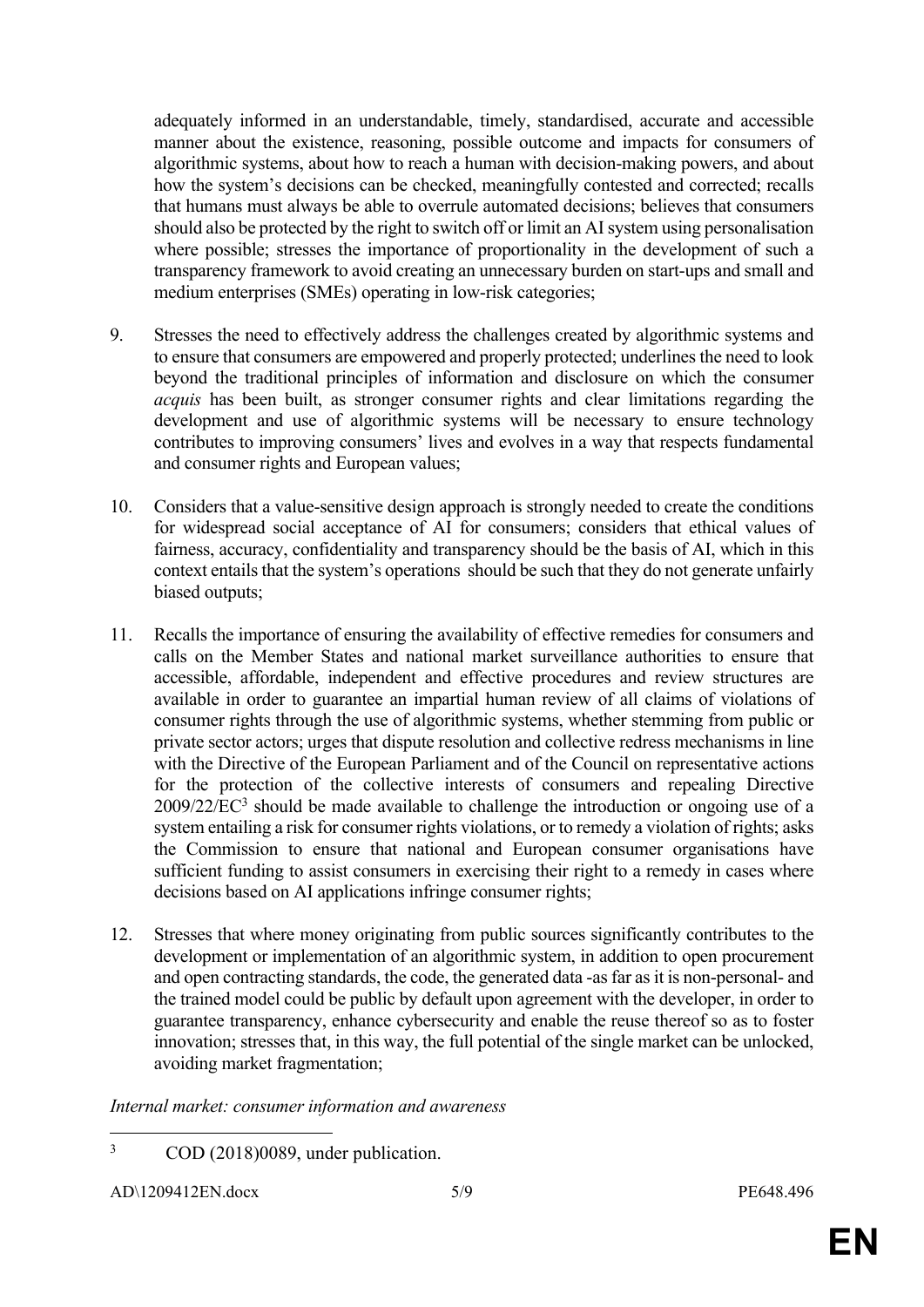- 13. Underlines the importance of ensuring that the interests of all consumers, including consumers who are marginalised or in vulnerable situations, such as persons with disabilities, are adequately taken into account and represented in a future EU regulatory framework; notes that for the purpose of analysing the impacts of algorithmic systems on consumers, access to data could be extended to appropriate parties, in particular independent researchers, media and civil society organisations, where possible via Application Programming Interfaces (APIs), while fully respecting Union data protection and privacy legislation and trade secret legislation; recalls the importance of educating consumers to be more informed and skilled when dealing with algorithmic systems, in order to protect them from potential risks and uphold their rights; considers that AI, the internet of things, and other emerging technologies have enormous potential to deliver opportunities for consumers to be able to have access to several amenities which facilitate their daily lives in numerous ways and allow for better products and services, while also benefitting consumers in terms of fostering better market surveillance, as long as all applicable principles, conditions (including transparency and auditability), and regulations continue to apply;
- 14. Underlines the importance of achieving a high level of overall digital literacy and training highly skilled professionals in this area as well as ensuring the mutual recognition of such qualifications throughout the Union; highlights the need of having diverse teams of developers and engineers working alongside key societal actors to prevent gender and cultural biases being inadvertently included in AI algorithms, systems and applications; supports the creation of educational curricula and public-awareness activities concerning the societal, legal, and ethical impact of AI;
- 15. Calls on the Commission to promote and fund the development of human-centric AI, robotics and related technologies that address environment and climate challenges and that ensure equal access to and enjoyment of fundamental rights through the use of fiscal, procurement, or other incentives;
- 16. Underlines that AI and algorithmic systems should be legally compliant, robust, reliable and secure by design; calls on the Commission to ensure that the Union's regulatory approach to algorithmic systems includes appropriate measures to make it possible for such systems to be subject to independent control and oversight;

#### *Market surveillance*

17. Calls for the establishment of a European centre of expertise strengthening Union capacities and building as far as possible on existing structures to promote the exchange of information related to algorithmic systems between the Member States' authorities and to support the development of a common understanding in the single market by issuing guidance, opinions and expertise to Member States' authorities, monitoring the implementation of relevant Union legislation, addressing potential consumer protection issues, identifying standards for best practice, and, where appropriate, making recommendations for regulatory measures; further calls for this structure to be appropriately advised by stakeholder organisations, such as consumer protection organisations, in order to ensure wide consumer representation; considers that due to the disproportionate impact of algorithmic systems on women and minorities, the decision levels of such a structure should be diverse and gender balanced; emphasises that Member States must develop risk-management strategies for AI in the context of their national market surveillance strategies;

**EN**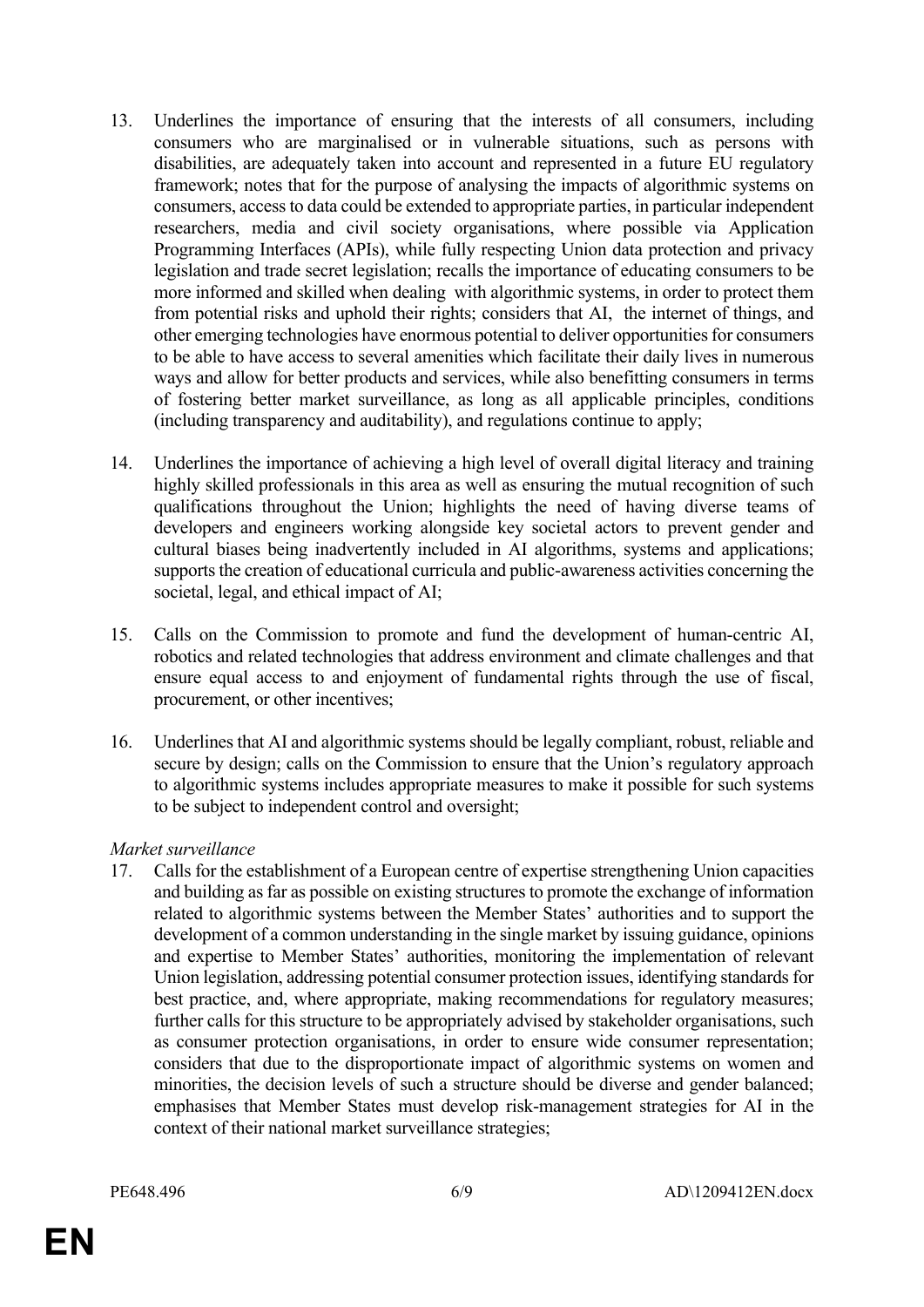- 18. Calls for the Commission to propose measures for data traceability, having in mind both the legality of data acquisition and the protection of consumer rights and fundamental rights; stresses, meanwhile, that the data sets, algorithms and processes used in the development and deployment of algorithmic systems, including those of data collection and data labelling, should be documented in accordance with the industry standard; notes that it is essential that the risk assessment documentation, software documentation, the algorithms and data sets used or produced by artificial intelligence, robotics, and related technologies be accessible and explainable to market surveillance authorities, while respecting Union law and trade secrets; further notes that such documentation should be stored by those who are involved in the different stages of the development of algorithmic systems; notes that additional prerogatives should be given to market surveillance authorities in that respect; considers that an examination of the current market surveillance legislation might be necessary to avoid it becoming obsolete and ensure that it responds ethically to the emergence of AI, robotics and related technologies;
- 19. Calls for the designation, and sufficient funding by each Member State, of a competent national authority for monitoring the application of the provisions related to algorithmic systems; stresses the need for national market surveillance authorities to be reinforced in terms of capacity, skills, and competences in AI as well as knowledge about the specific risks of AI;
- 20. Calls for a strong coordination of Member State authorities and the establishment of a European market surveillance board for algorithmic systems, composed of national authorities, to ensure effective oversight, a European level playing field and to avoid fragmentation of the internal market;
- 21. Acknowledges the valuable output of the High-Level Expert Group on Artificial Intelligence, particularly 'The Ethics Guidelines for Trustworthy Artificial Intelligence'; suggests that that group comprising representatives from academia, civil society and industry, as well as the European AI Alliance, might provide expertise to the European market surveillance board for algorithmic systems;
- 22. Notes that, particularly in business-to-consumer domains, systems should be user-centric and designed in a way that allows everyone to use AI products or services, regardless of their age, gender, abilities or characteristics; notes that accessibility to this technology for persons with disabilities, is of particular importance; notes that AI systems should not have a onesize-fits-all approach and should consider universal design principles addressing the widest possible range of users, following relevant accessibility standards; stresses that this will enable individuals to have equitable access to and to actively participate in existing and emerging computer-mediated human activities and assistive technologies.

**EN**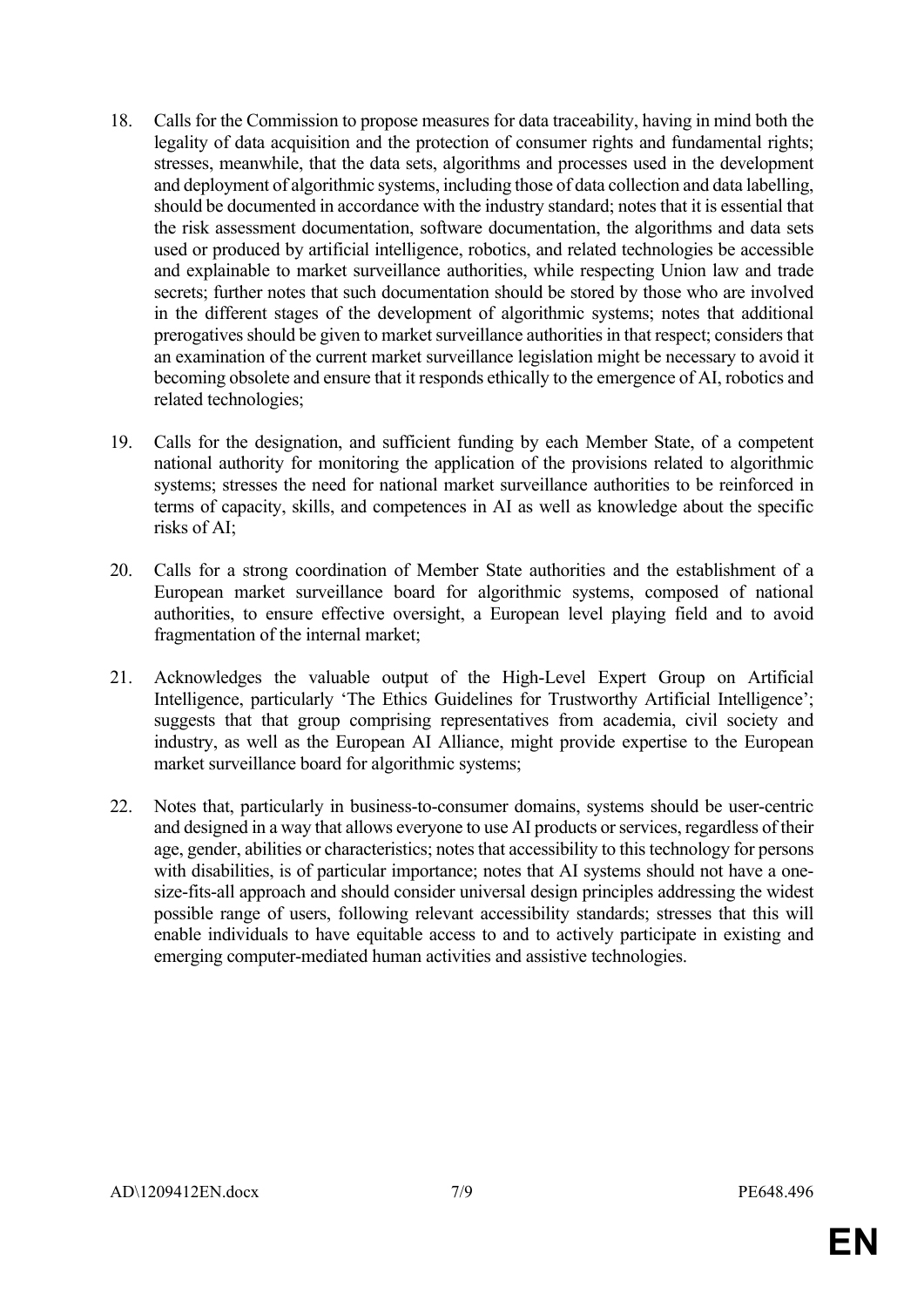# **INFORMATION ON ADOPTION IN COMMITTEE ASKED FOR OPINION**

| Date adopted                           | 7.7.2020                                                                                                                                                                                                                                                                                                                                                                                                                                                                                                                                                                                                                                                                                                                         |
|----------------------------------------|----------------------------------------------------------------------------------------------------------------------------------------------------------------------------------------------------------------------------------------------------------------------------------------------------------------------------------------------------------------------------------------------------------------------------------------------------------------------------------------------------------------------------------------------------------------------------------------------------------------------------------------------------------------------------------------------------------------------------------|
| <b>Result of final vote</b>            | 39<br>$+:$<br>$\theta$ :                                                                                                                                                                                                                                                                                                                                                                                                                                                                                                                                                                                                                                                                                                         |
| Members present for the final vote     | Alex Agius Saliba, Andrus Ansip, Alessandra Basso, Brando Benifei,<br>Adam Bielan, Hynek Blaško, Biljana Borzan, Vlad-Marius Botoș,<br>Markus Buchheit, Dita Charanzová, Deirdre Clune, David Cormand,<br>Petra De Sutter, Carlo Fidanza, Evelyne Gebhardt, Alexandra Geese,<br>Sandro Gozi, Maria Grapini, Svenja Hahn, Virginie Joron, Eugen<br>Jurzyca, Arba Kokalari, Marcel Kolaja, Kateřina Konečná, Andrey<br>Kovatchev, Jean-Lin Lacapelle, Maria-Manuel Leitão-Marques,<br>Adriana Maldonado López, Antonius Manders, Beata Mazurek, Leszek<br>Miller, Kris Peeters, Anne-Sophie Pelletier, Christel Schaldemose,<br>Andreas Schwab, Tomislav Sokol, Ivan Štefanec, Kim Van Sparrentak,<br>Marion Walsmann, Marco Zullo |
| Substitutes present for the final vote | Pascal Arimont, Maria da Graça Carvalho, Edina Tóth, Stéphanie Yon-<br>Courtin                                                                                                                                                                                                                                                                                                                                                                                                                                                                                                                                                                                                                                                   |